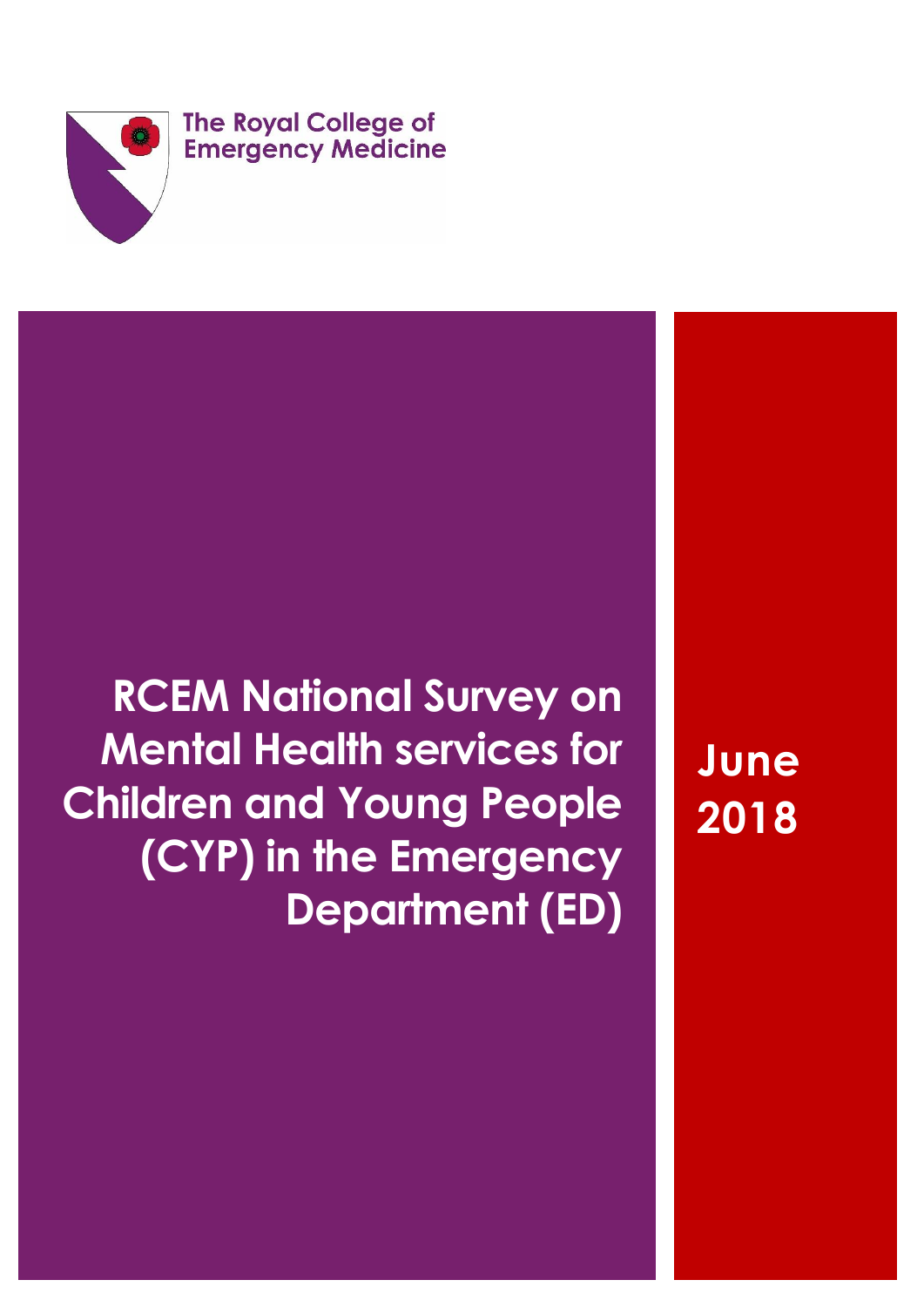# <span id="page-1-0"></span>**Contents**

| Facilities and Expertise with ED / CDU for CYP with Mental Health presentations 10 |
|------------------------------------------------------------------------------------|
|                                                                                    |
|                                                                                    |
|                                                                                    |
|                                                                                    |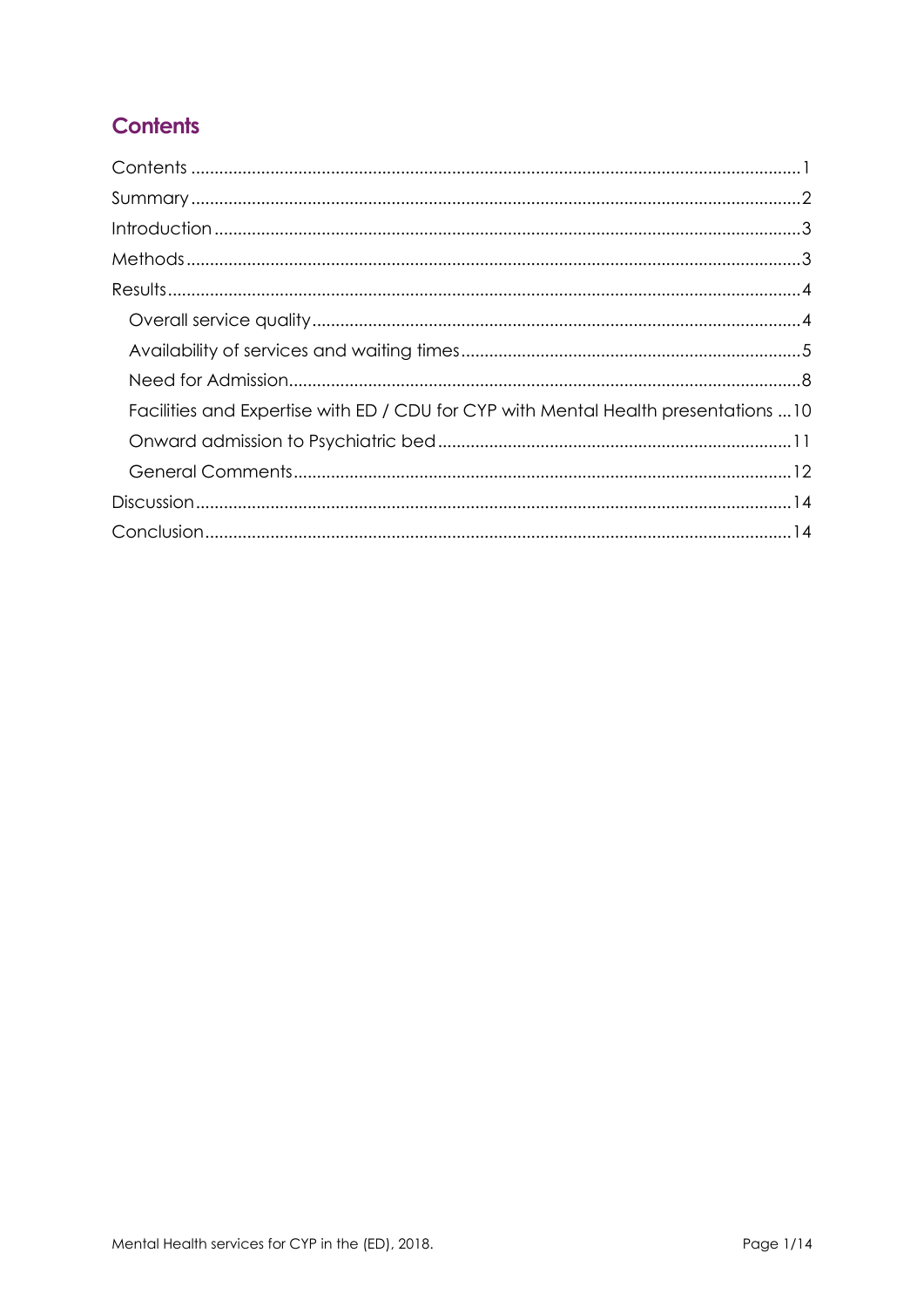# <span id="page-2-0"></span>**Summary**

- An online survey was conducted asking EDs about services for CYP presenting to the ED with Mental Health problems in their department. There were 93 respondents out of a possible 240 UK hospitals with Emergency Departments.
- Overall services for Children and Young People (CYP) coming to the ED with an acute MH problem were rated as poor by 53% of respondents, good by 8% and awful (i.e. concerns about safety) by 12%
- 62% respondents said they had specialist CAMH services available in working hours but for less than 8 hours per day and 31% had services in the evening. At weekends 27% said they had specialist services available during the day and 15% in the evenings.
- When asked how long a CYP would wait to be seen by any Mental Health decision maker if they presented between 3pm and 7pm, 48% estimated the CYP would wait 12-24 hours and 22% thought they would be seen by 4 hours.
- When asked if their ED followed NICE guidance to normally admit every CYP for MH assessment the next day: 9% said they admitted every CYP presenting with MH problems and felt it was helpful, 26% said they admitted every CYP but did not think it was always helpful, 65% said they did not always admit a CYP.
- Very few respondents said their ED had specific facilities or expertise for adolescents.
- When asked how long a patient might wait for a Psychiatric bed in their hospital 41% estimated that it would take more than 48 hours, 20% said less than 12 hours.
- Occasional departments with good practice were identified such as having the ability to refer direct from triage to CAMH to get an assessment.
- Suggestions were made as to how to improve services, such as training up Adult Liaison Psychiatry Services or on call Psychiatrists to assess CYP with rapid follow up from CAMH in the community where appropriate.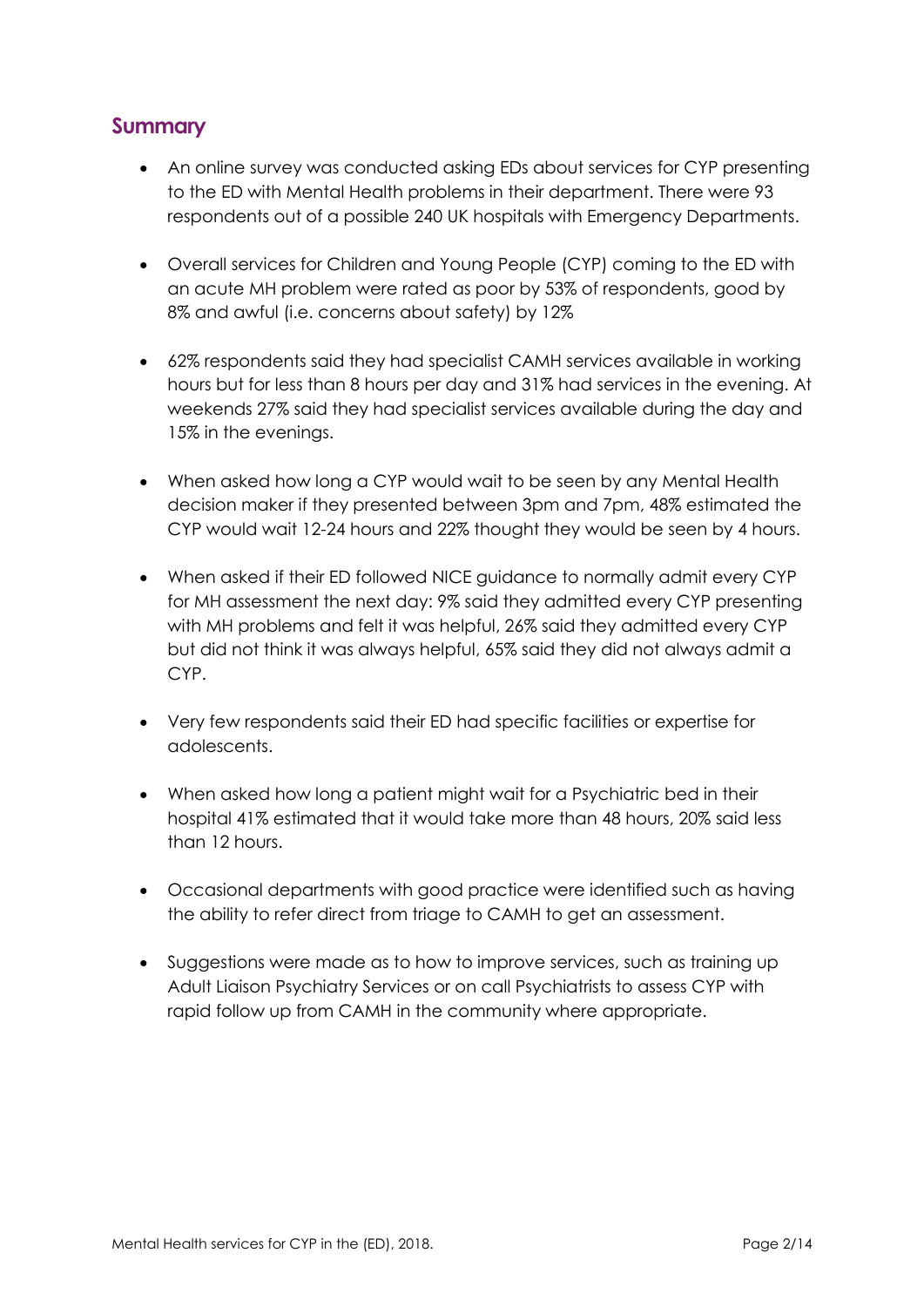# <span id="page-3-0"></span>**Introduction**

Mental Health services for patients coming in crisis to the Emergency Department (ED) have always been stretched. Services for adults are starting to improve with initiatives to provide Core 24 services to the ED. Patients who are under 17 needing mental health assessment are a huge concern for any Emergency Physician. This has prompted RCEM to survey its members on the services and quality of care these patients receive.

# <span id="page-3-1"></span>**Methods**

An online survey was distributed to all ED clinical leads, all known ED Mental Health departmental leads and was available at a recent RCEM conference. There were 93 respondents out of a total of 240 EDs that treat children and young people (CYP).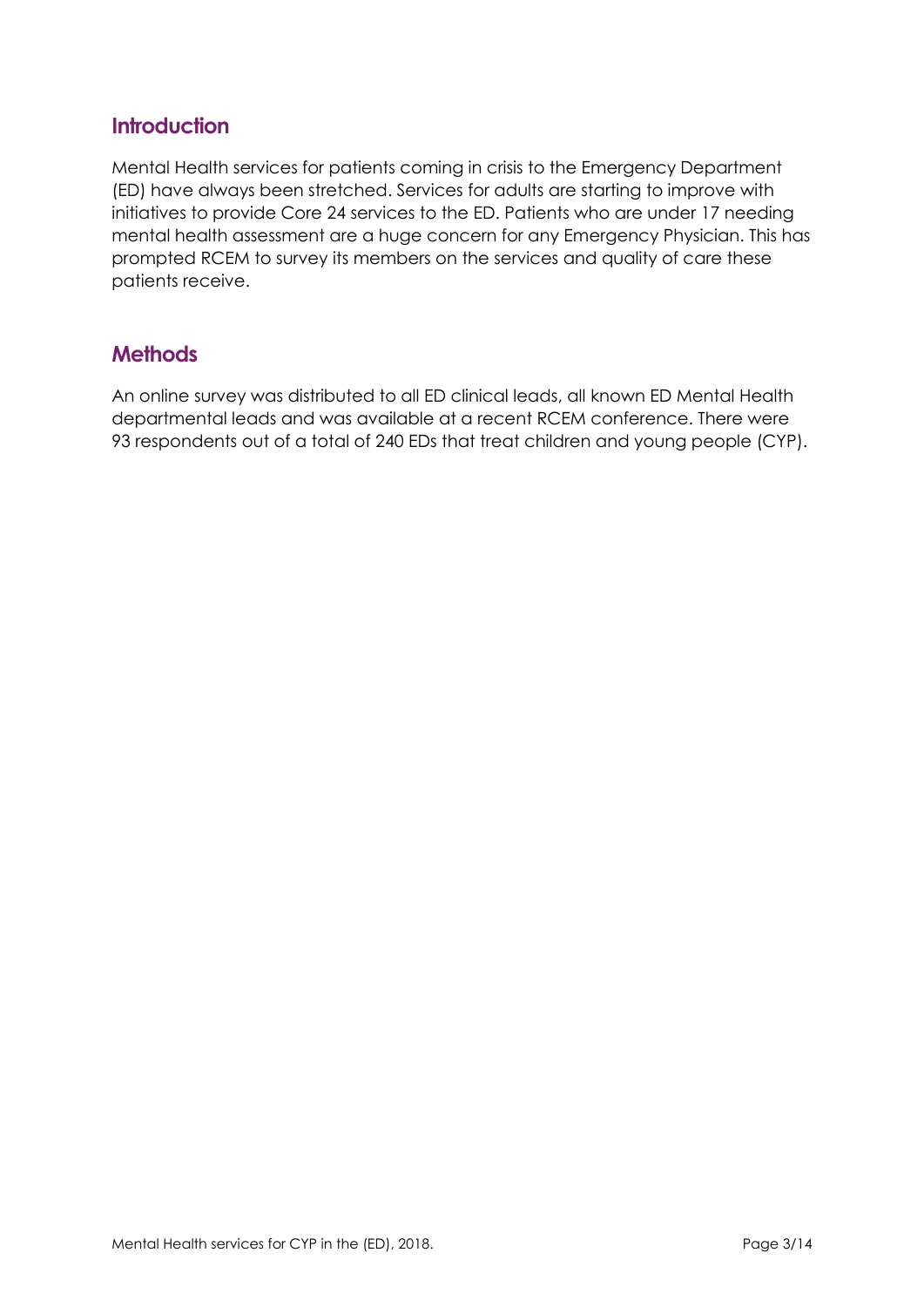# <span id="page-4-0"></span>**Results**

### <span id="page-4-1"></span>**Overall service quality**

Overall 53% of respondents felt the services for CYP coming to the ED with an acute MH problem were poor, 12% said services were awful and they had concerns about safety and only 8% said they had good services.



24% said their services had improved in the last year and 16% felt services had deteriorated. 59% had not changed.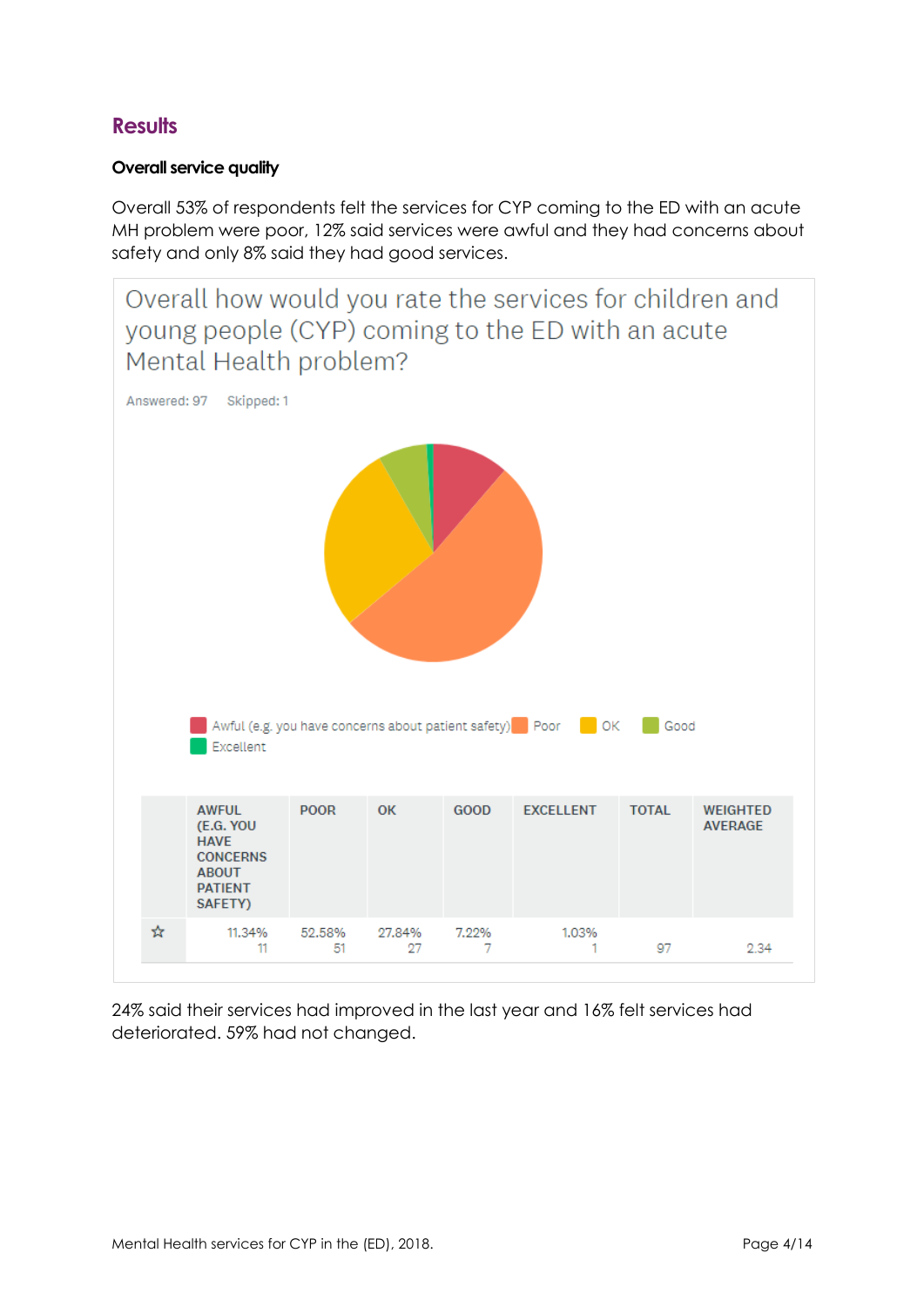#### <span id="page-5-0"></span>**Availability of services and waiting times**

Availability of services was very variable, during the week 62% (50 of 81) respondents said they had specialist CAMH services available in working hours but for less than 8 hours per day and 31% (24 of 81) had services available in the evening.

At weekends 27% (22/81) said they had specialist services available during the day and 15% (12/81) had services available in the evenings.

Comments respondents made were equally variable:



Will see patients if referred before 1pm.

There is patchy cover at weekends, for short time, depending on post code. Majority stay whole weekend.

Significant time to being seen. Often many many hours. No "pull" only push.

We have instituted recently a pathway for direct referral from triage to CAMHS which has dramatically reduced waiting times (children's ED)

CAHMS don't assess CYP in ED. They all have to be admitted to get an assessment. We don't even have the option of discharge home and follow up with CAHMS in the community.

We have recently had funding as a pilot for 3 months which has been incredibly successful and we are working on this being commissioned. We would also like this service at the weekends. It has been successful on all levels. Great and rapid service for young people. Massive reduction on admissions, removal of time wasted from clinicians trying to get hold of CAMHS, reduction in breaches. Really amazing service.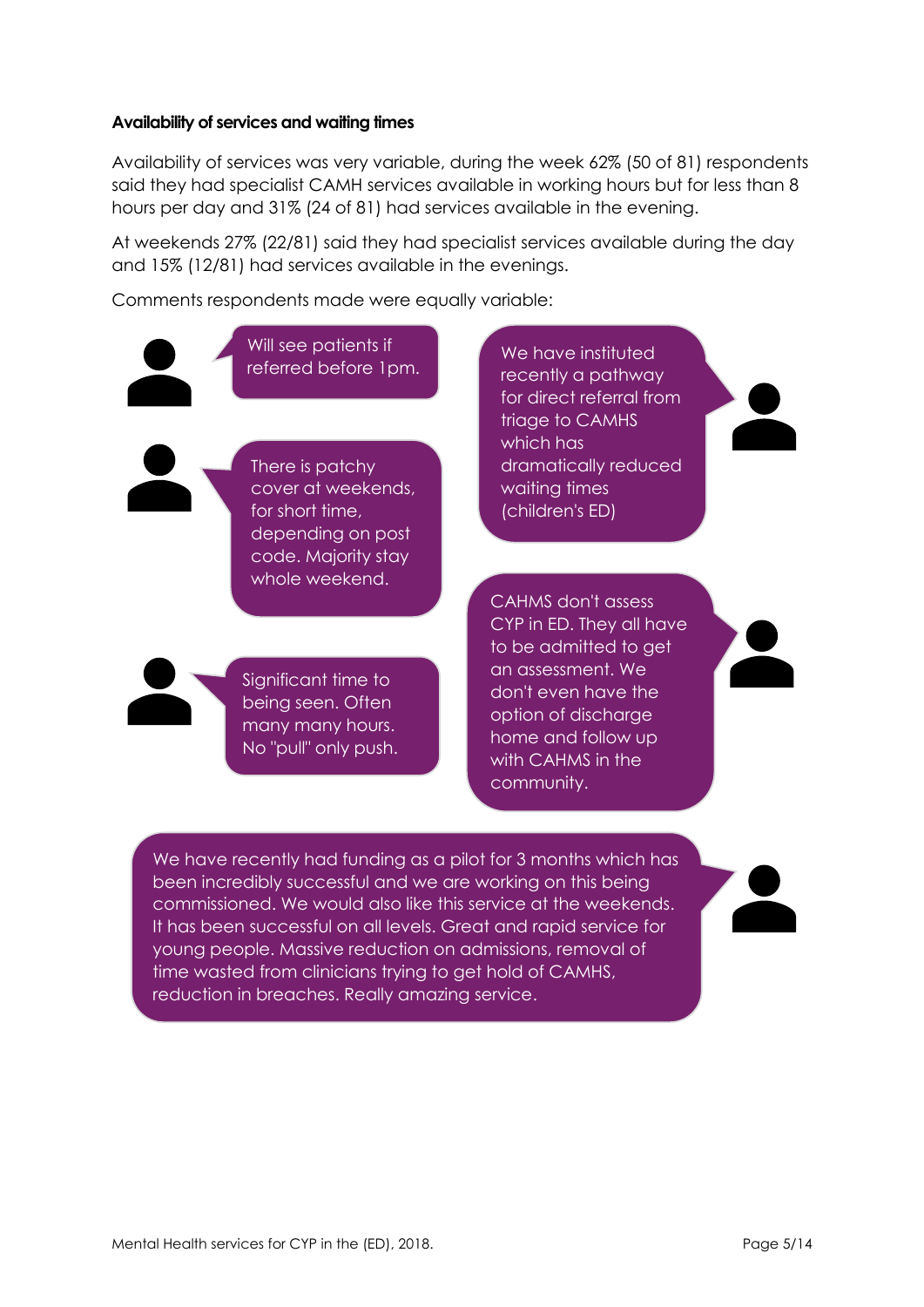In some cases, non-specialist MH services see and assess CYP in the ED. This is a model which is acceptable in some areas. We asked the question whether ED adult Liaison Psychiatry / crisis services would assess CYP. 30% (27/91) of respondents said their adult services saw patients who were 16 and over, 8(9%) said their adult team saw CYP who were 14 or over.

Respondents were asked whether their on-call Psychiatrists would see CYP in the ED, 42% (39/93) said they did but comments showed that this was inconsistent and some had caveats such as they would only see if the patient was not already known to CAMH services or if the CAMH consultant on call requested it.

It is known that the majority of presentations for Children and Young People to the ED with Mental Health problems are in the afternoon or evening. We asked how long a patient might wait to be seen by any Mental Health decision maker if the patient presented between 3pm and 7pm.

Our respondents estimated that 48% (45/93) would wait 12-24 hours and that only 22% (20/93) would be seen within 4 hours.

If CYP were to present to the ED between 3pm and 7pm (a common time of presentation), how long (roughly) would they wait to be seen by a service that could make a decision about admission or discharge?

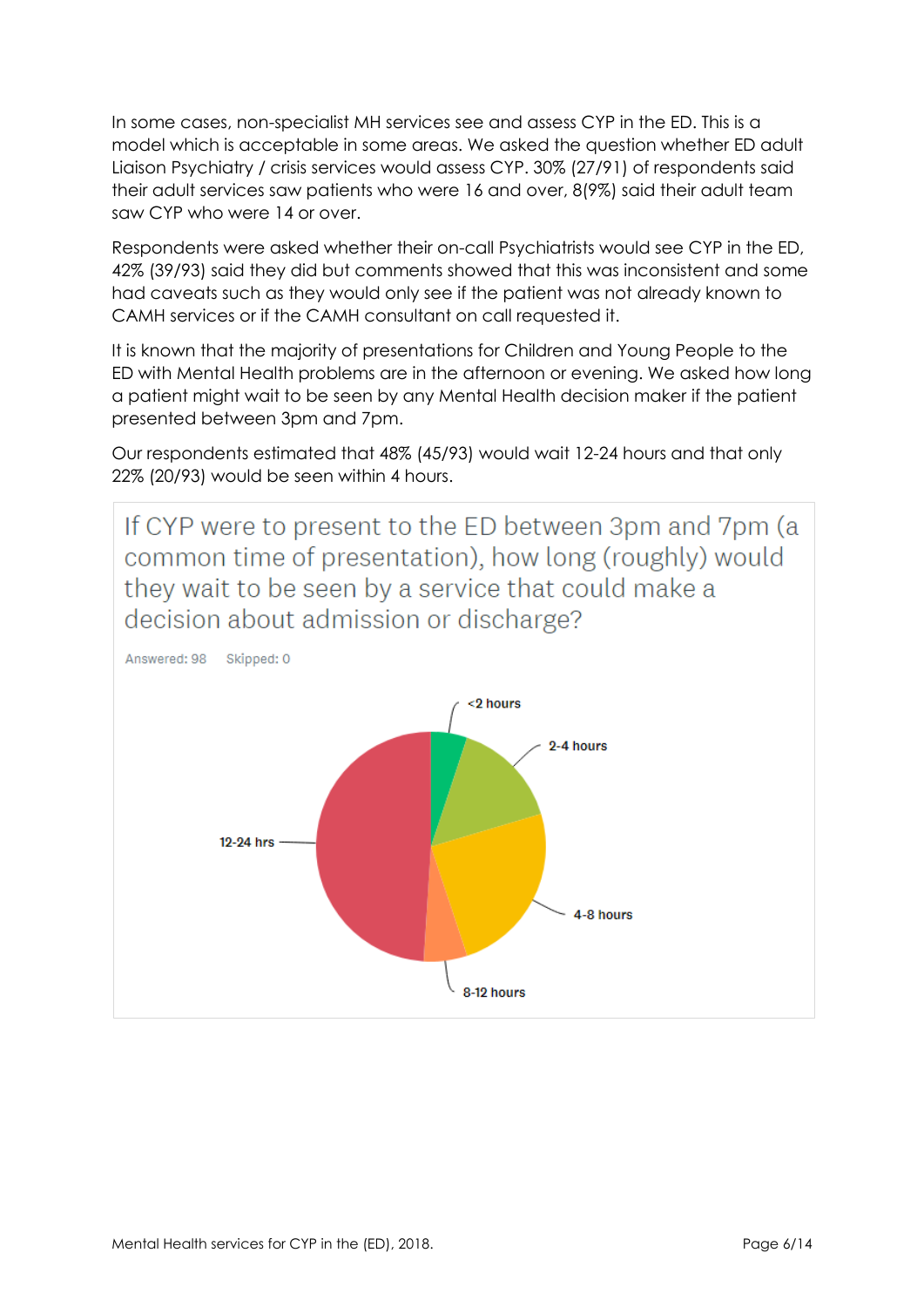| <b>ANSWER CHOICES</b> | <b>RESPONSES</b> |    |
|-----------------------|------------------|----|
| $<$ 2 hours           | 5.10%            | 5  |
| 2-4 hours             | 15.31%           | 15 |
| 4-8 hours             | 24.49%           | 24 |
| 8-12 hours            | 6.12%            | 6  |
| 12-24 hrs             | 48.98%           | 48 |
| <b>TOTAL</b>          |                  | 98 |

Comments revealed that in some places there was conflict about where a CYP would wait to be seen by Mental Health Services.



There is great pressure on trusts to avoid 12-hour ED breaches. This has led to conflict and concerns regarding where to accommodate CYPs with MH problems whilst they await assessment, decision making, bed allocation by CAMHS. Sometimes the paediatric team decline to admit these patients to the ward and the ED has been put under pressure to accommodate the CYP on the adult only CDU.

CAMHS are currently only commissioned to review children on the paeds ward, the child cannot go to the ward for review until an RMN is available. This leads to long delays in ED for the child. This is being looked at, a risk assessment has been agreed so some children go without an RMN



We have looked at as part of Observation ward audit. Average LOS 12 hours longer than any other pt group.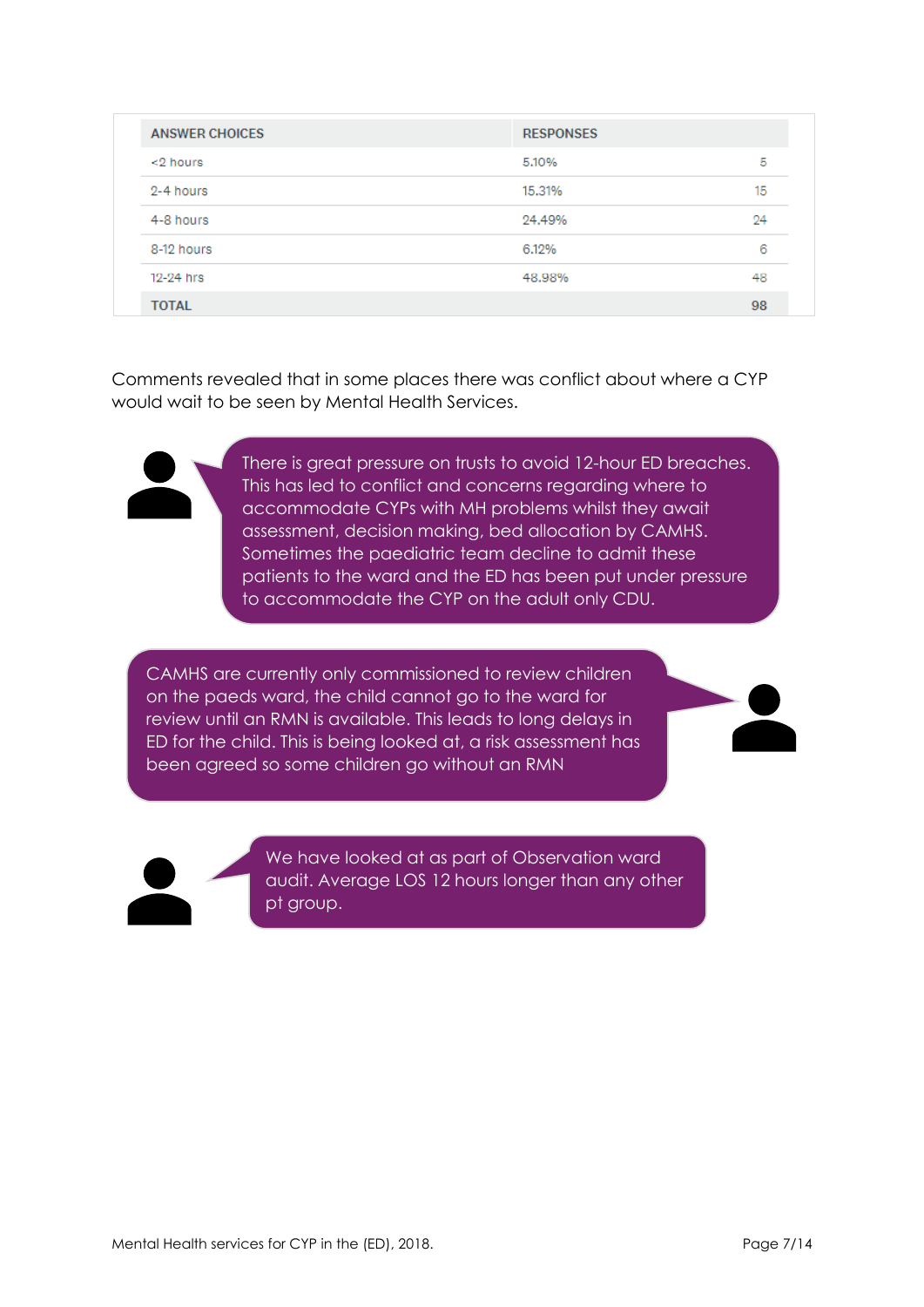#### <span id="page-8-0"></span>**Need for Admission**

Whilst some CYP coming to the ED need admission for medical reasons such as treatment of overdose, this is much less common than for adults. It is also recognised that a proportion of young people attend ED in crisis where it unsafe for the patient to go home due to safeguarding or social concerns. NICE guidance CG16 published in 2004 "Self-harm in over 8s: short term management and prevention of recurrence" states that CYP who have self-harmed should normally be admitted overnight to a paediatric ward and assessed fully the following day.

In many cases, admission to a children's ward is unhelpful for the child or young person, they would prefer to be at home and are safe to be discharged. Admission to a ward can take away any urgency for the CYP to be assessed by Mental Health Services and may take up a bed for a day.

We asked our respondents whether they adhere to NICE guidance for admission. 9% (8/91) said they admitted every CYP presenting with MH problems and felt it was helpful. 26% (24/91) said they admitted every CYP but did not think it was always helpful. 65% (59/91) said they did not always admit a CYP.

NICE guideline advises that all CYP presenting with MH problems are admitted pending a comprehensive Psychosocial assessment the next day. Does your ED always admit a child / young person? Answered: 96 Skipped: 2 Yes - we always admit every CYP, as it is helpful for the family and... Yes - we always admit every CYP, but it is not always helpful f... No - sometimes we let the CYP go home (e.g. after an ED or non-CAMH ment...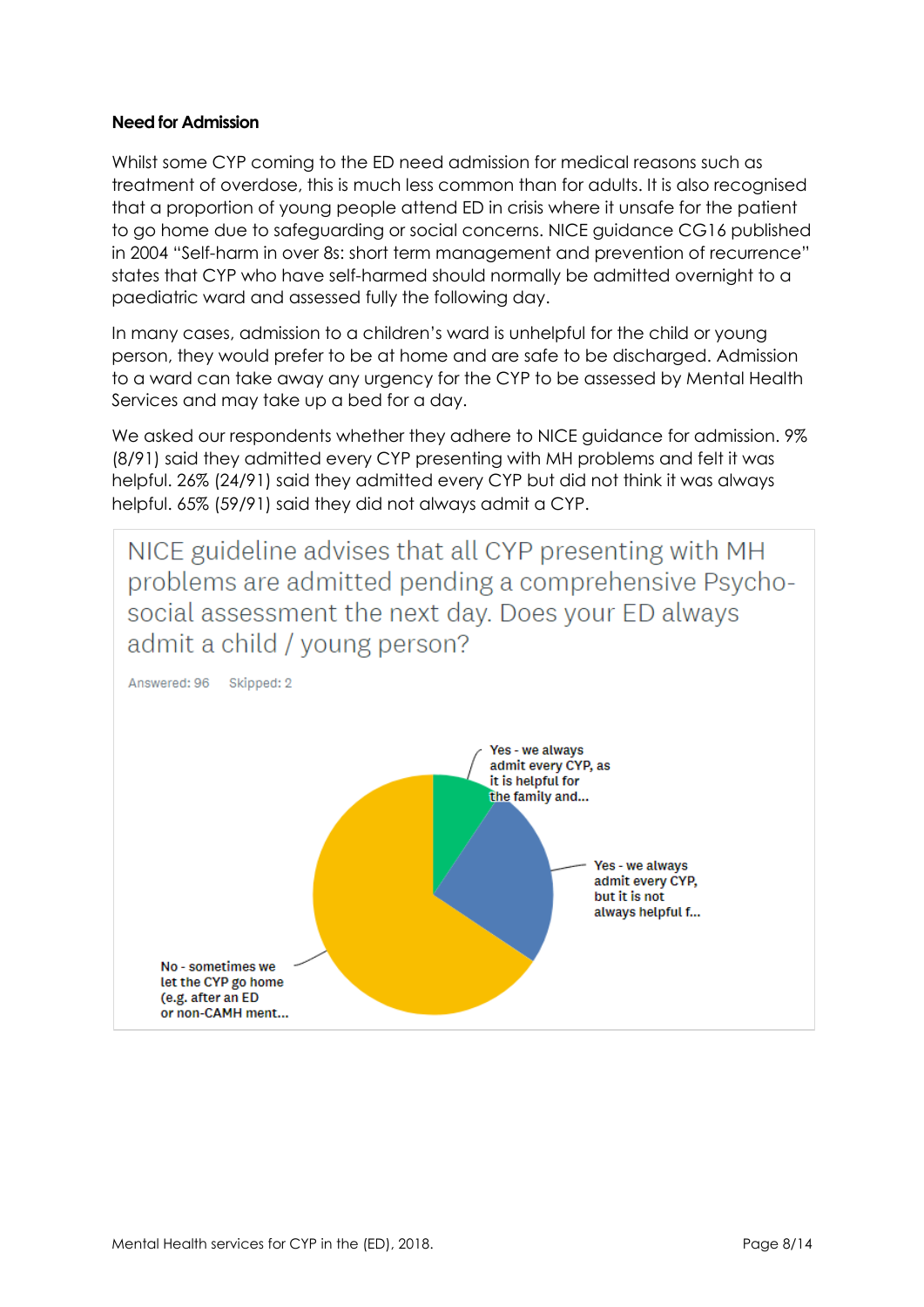| <b>ANSWER CHOICES</b>                                                                                                                                                                          |        | <b>RESPONSES</b> |  |
|------------------------------------------------------------------------------------------------------------------------------------------------------------------------------------------------|--------|------------------|--|
| Yes - we always admit every CYP, as it is helpful for the family and patient                                                                                                                   | 9.38%  | 9                |  |
| Yes - we always admit every CYP, but it is not always helpful for the family and<br>patient                                                                                                    | 25.00% | -94              |  |
| No - sometimes we let the CYP go home (e.g. after an ED or non-CAMH mental health<br>practitioner has seen the patient and have discussed the patient with CAMH who are<br>on call for advice) | 65.63% | - 63             |  |
| TOTAL                                                                                                                                                                                          |        | 96               |  |

Comments showed a frustration with the process:



I understand the reasons for this but have to say that the whole 'period of reflection' Is often used as a stick with which to make us admit YP. When the patient has selfharmed three days ago or has an ongoing problem for which they really should have been slotted into an OP slot, I do not think this is a good use of beds or good for the patient themselves.

Assuming safeguards and appropriate level of support at home - older children unlikely to be able to access suitable bed there discharge preferred option. The NICE guidance and psych guidance on this are used by mental health to default to not making out of hours assessments. Not in the young person's interests. Paeds also no longer see or admit 16+ and when these patients need admission we have nowhere suitable for them. Evidence to develop for this group urgently required.

Now you (we) have the CAMHS experts on tap up to 90 percent of admissions can be avoided. This is very helpful for patients.

CAMHS will sometimes speak to the child and main carer to have a plan if sending home, usually will be seen in community within a few days or the next day.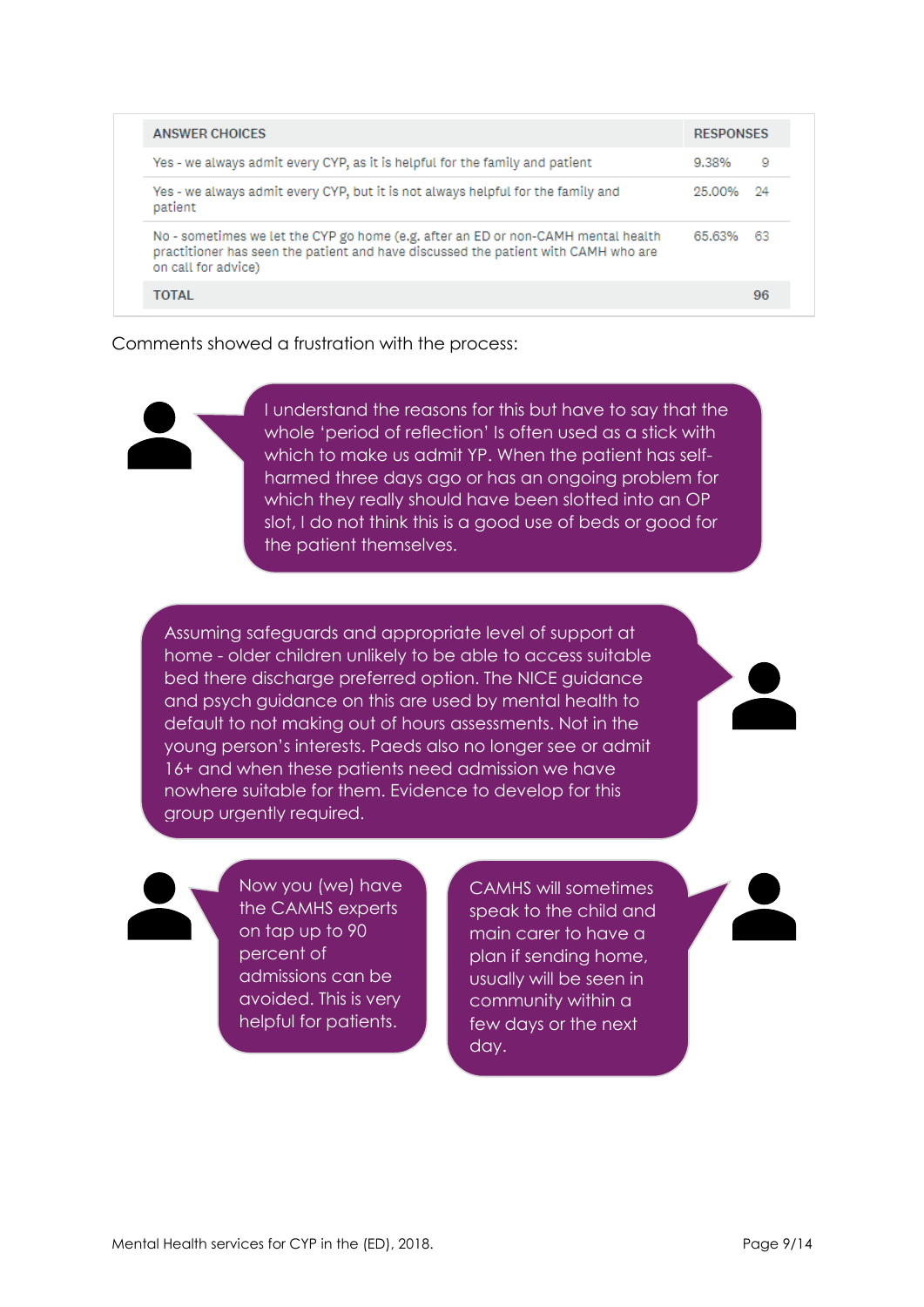#### <span id="page-10-0"></span>**Facilities and Expertise with ED / CDU for CYP with Mental Health presentations**

We asked respondents what kind of facilities and expertise they had for CYP presenting to ED with MH problems. Most respondents said they had no facilities in their ED, 19% (16/86) of respondents said they had a dedicated adolescent room. 13% (11/86) said they had some expertise in their ED - either specific individuals with training or just those that had taken an interest.

Many departments admit over 16s with Mental Health problems to their CDU, some only 17-year olds and over. We asked the same question, did their CDU / observation ward have any facilities or expertise to look after this patient group? Most stated they did not or did not use CDU for CYP.

Comments included:

None… we are sometimes 'forced' to put CYP patients there to avoid 12-hour breach. I have raised this at exec level as a concern and have written a protocol but after >6 months I have still not received a supportive response from exec. The conflict is that the shop floor clinician's incentive is to keep CYP (all) patients safe, but the exec are concerned about 12 hour breaches (whilst of course expecting us not to allow any SIs).

For  $16$  up, the staff have developed good skills.

None - the CDU beds are on the Frail Elderly Unit! Children younger than 14 may be admitted to this unit too, if the Paeds ward decide they are too "high risk" to go there.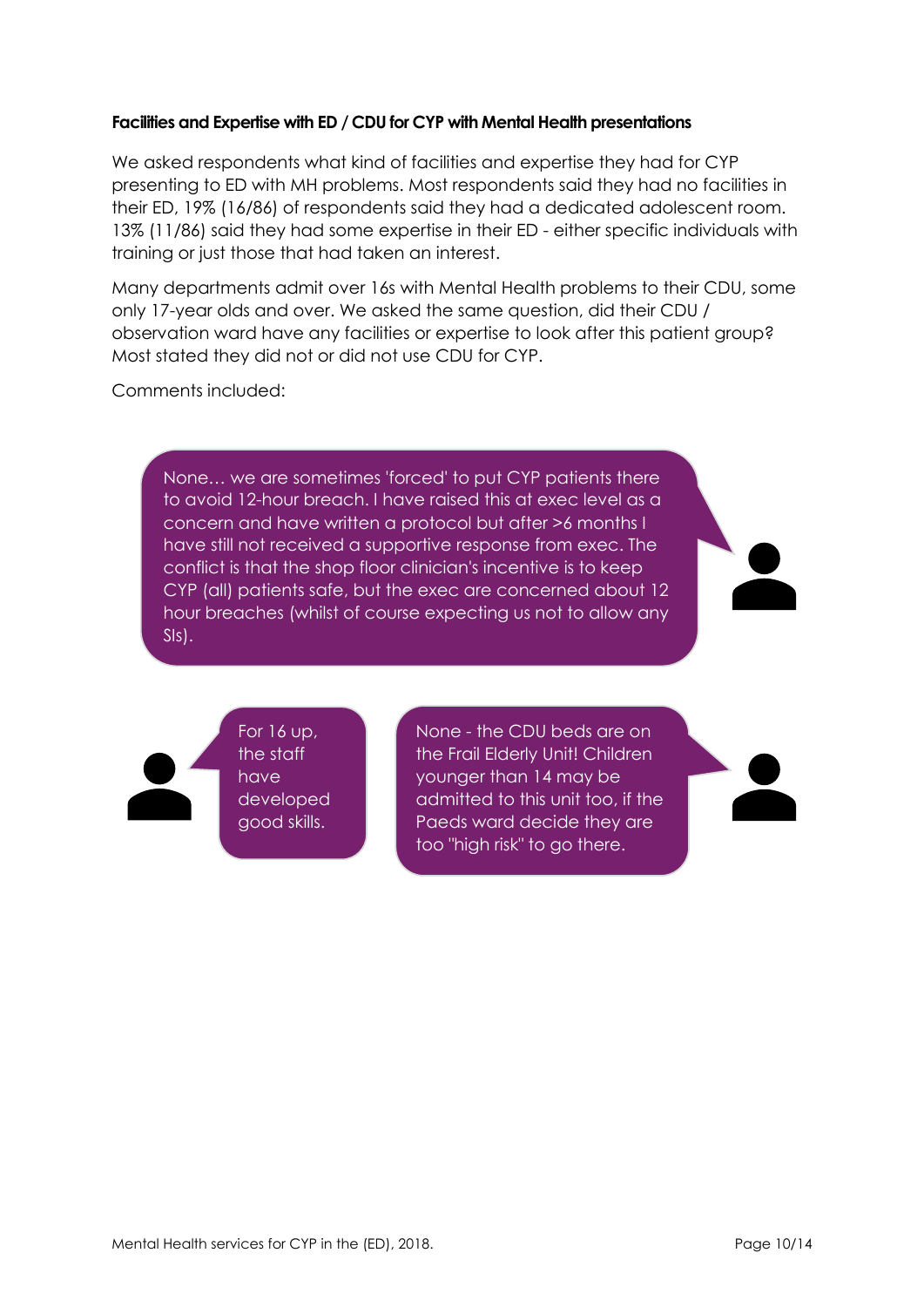### <span id="page-11-0"></span>**Onward admission to Psychiatric bed**

We asked respondents to estimate how long a child or adolescent would wait for a psychiatric bed in their hospital. 41% (29/71) estimated that it would take more than 48 hours, 20% (14/72) said less than 12 hours.



Comments were as follows:

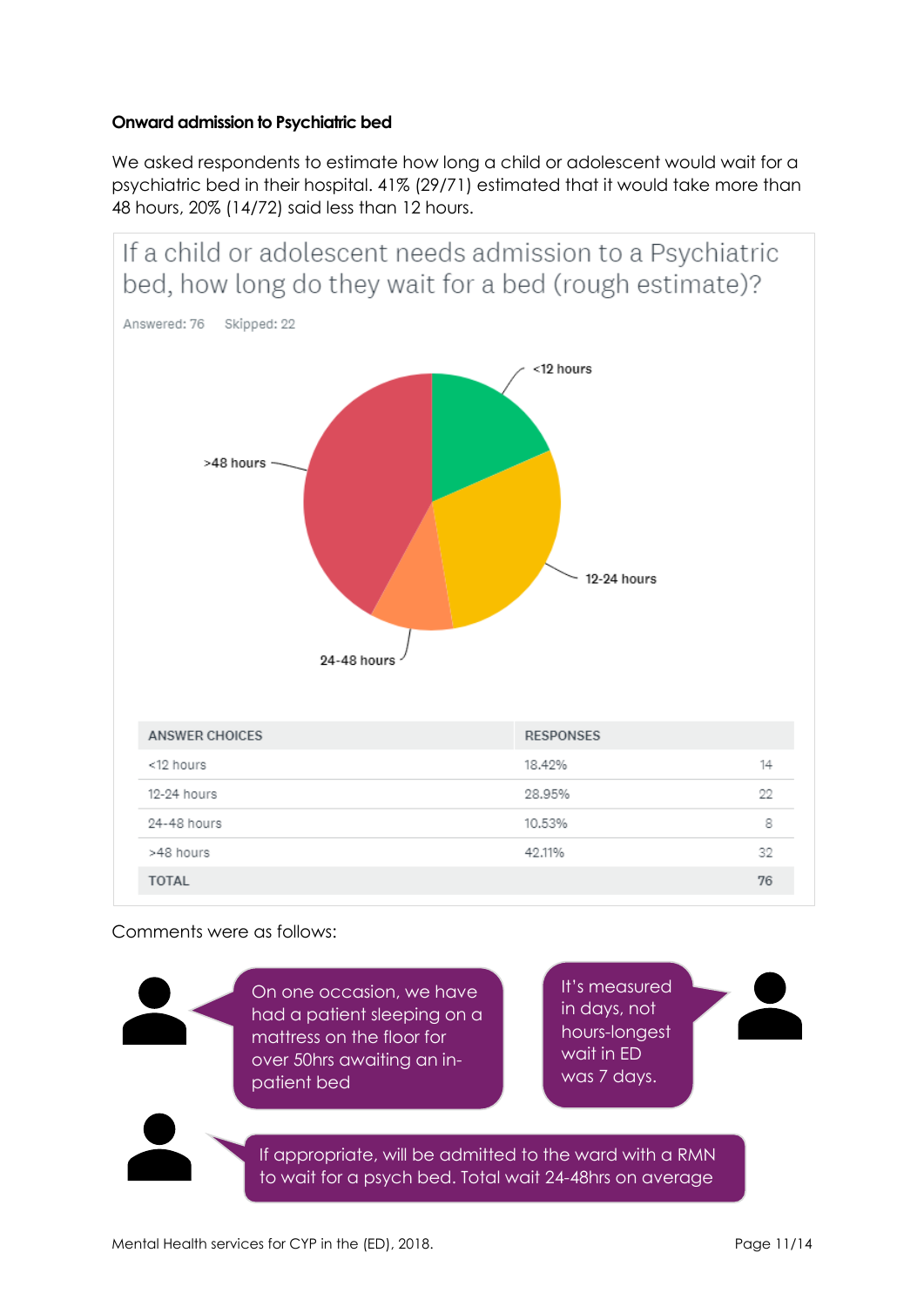#### <span id="page-12-0"></span>**General Comments**

We asked respondents for any other comments they would like to make about CYP and Mental Health services for the ED. Comments revealed a strength of feeling:



Incredible that this unmet need, and provision gap is getting bigger.



There is no parity of esteem between adult psych and CAHMS services. Children and adolescents get a raw deal in comparison. This places significant risk to the CYP/ their families and the ED staff that are left to try and manage what can be very challenging situations.

It is so appalling that it has reduced our staff to tears and to the resignation of a senior ED nurse. ED is not the place for an acutely disturbed or distressed CYP to be, there is no appropriate room to accommodate them, they wait hours for CAMHS assessment (although the ED doctors, nurses and the on-site adult MH liaison team are attentive and caring).

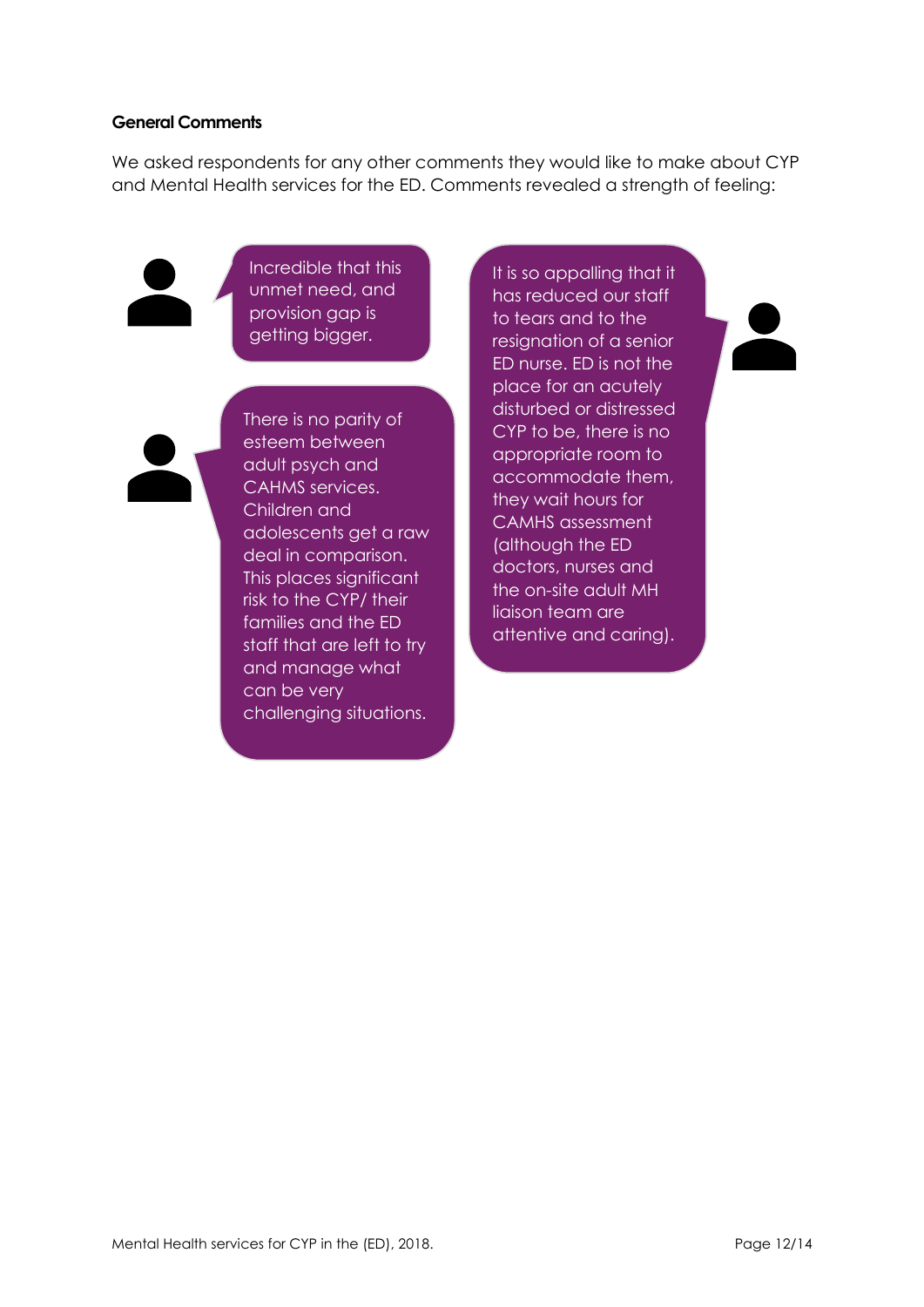Other respondents put forward suggestions for improvement:

Needs a really good shake up. We are not trained sufficiently to always deal with this and feel a few emergency slots in an OP clinic per day could help prevent many of our attendances. I often really feel for the YP and their parents/carers."

Way forward is an ageless MHL service which operates 24/7. Increased CAMHs provision for EDs unlikely to be achievable."



Camhs. Called HYMS in Stockport. Delivered by Pennine Mental Health trust. Has a fixed 1400 pm slot every day for ED. Have telephone triage and advice. In working hours

There is a lack of being able to come and do a brief assessment. It seems there is comprehensive assessment involving 2 1/2 hours with everyone only. At times ED Drs do a much briefer assessment to establish that the patient is safe to go home and then defer a full assessment with CAMH to the next day."